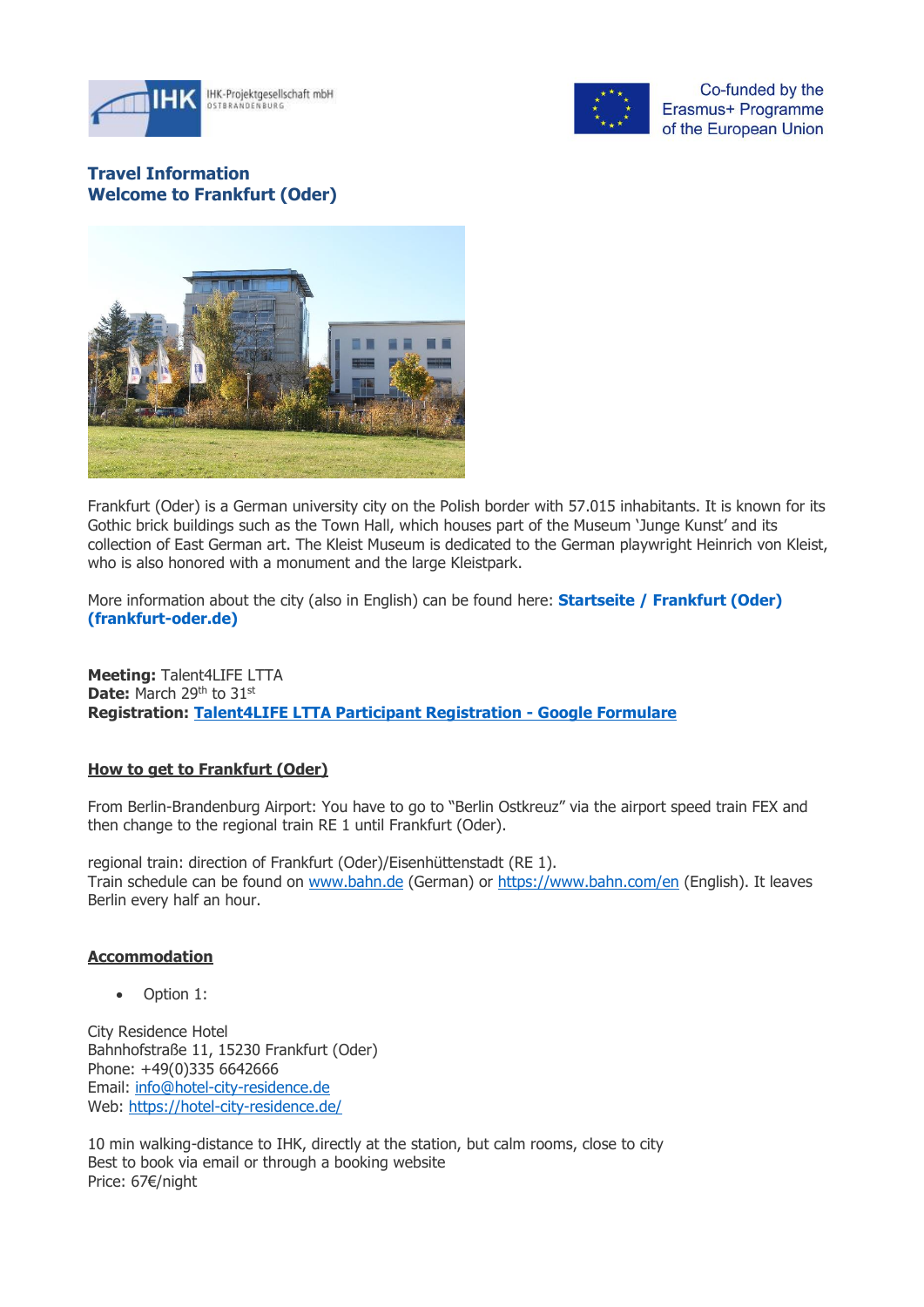



Co-funded by the Erasmus+ Programme of the European Union

Option 2:

City Park Hotel Lindenstraße 12 D-15230 Frankfurt (Oder)

Tel. +49(0)335-5532-0 Fax +49(0)335-5532-605 Web:<http://www.citypark-hotel.de/>

15 min walking-distance to IHK, central between station and city Price: 75€/night

• Option 3:

Hotel ,,Zur Alten Oder" Frankfurt Fischerstr.32 15230 Frankfurt an der Oder Tel:+49 335 – 556 220 Web:<http://zuraltenoder.de/> Email: [info@zuraltenoder.de](mailto:info@zuraltenoder.de)

20 min walking-distance to IHK, central, close to Oder river/nature Price: 59€/night

### **Other hotels:**

Hotel Polonia is very close to IHK, but tends to have rather noisy rooms since they face a main street. Hotel Altberesinchen is ok, but we would not recommend it that much.

We will pick you up by car from your hotel if you like

**Nice restaurants** in the city centre:

Bulle & Bär, Kartoffelhaus, Kleist-Café (near Kleistpark).

At night you might only find food at the station (Burger King etc). It is also recommendable to eat in Poland, but we will also go there together☺ You can pay there in Euro, so don't worry.

## **Meeting venue**

IHK-Projektgesellschaft Room 302 (Haus C) Puschkinstr. 12b 15236 Frankfurt (Oder)